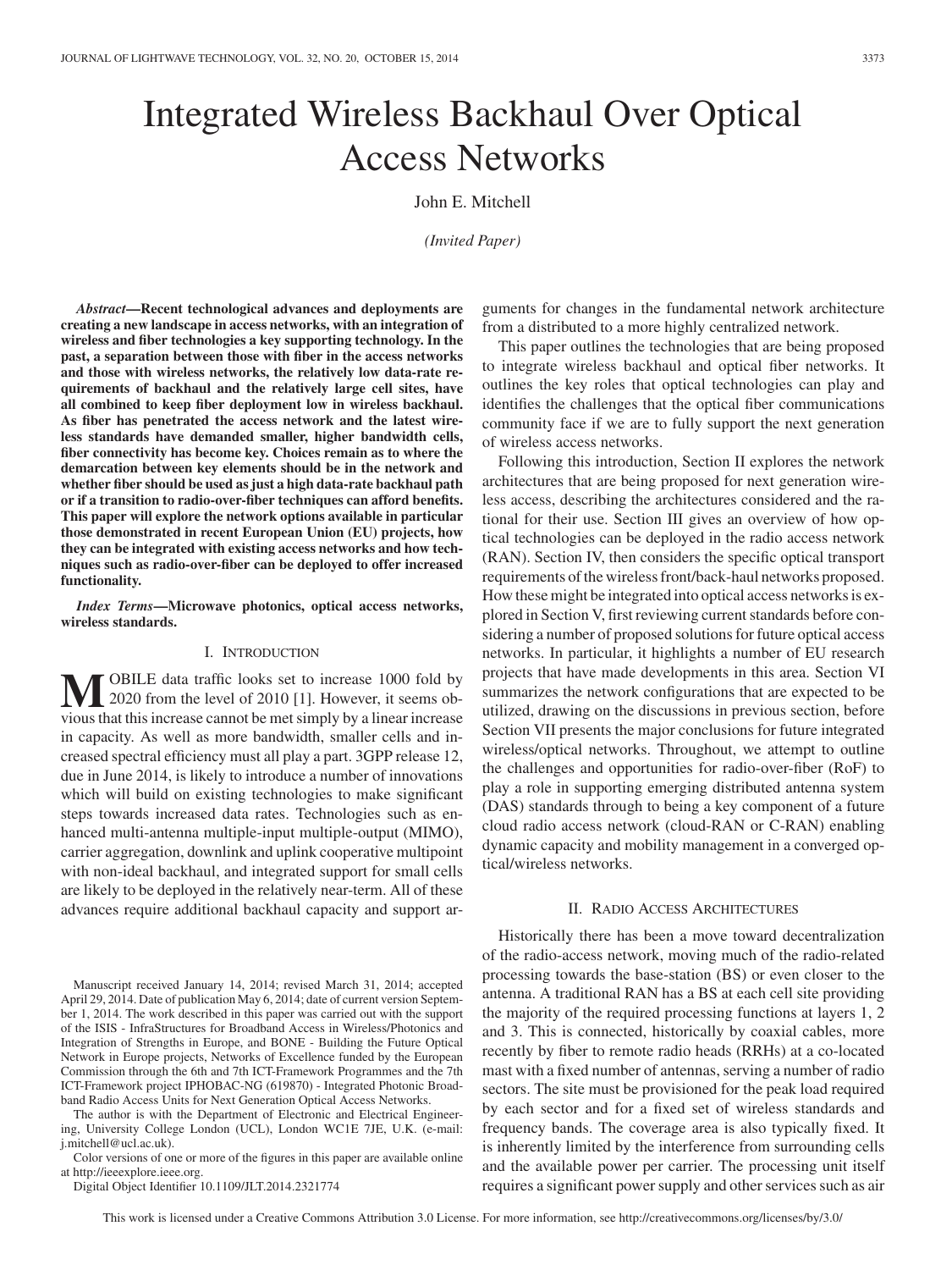conditioning, which may account as much as half of the power consumption [2].

A more recent trend has seen mobile operators reconsidering decentralization of the radio-processing resources. This follows global trends of centralization of infrastructure to create a cloud-RAN or C-RAN [2]. The deployment of a C-RAN has been proposed as a solution to the rapidly increasing demands on capacity of future wireless access standards such as long-term evolution (LTE), LTE-Advance and those being proposed under the banner of 5G. In particular, centralization is seen as a solution which addresses the loss of predictability that has been witnessed in wireless traffic as it has evolved from solely telephony services to a dominance of Internet Protocol (IP) based data services. This will continue further with the growth in machine-to-machine applications making use of the RAN. This shift, in tandem with the overall growth in traffic, has significantly increased the peak to average load ratio of BSs, leading to poor equipment utilization and low energy efficiency. The centralization of services, allows resources to be shared and allocated on a dynamic basis following traffic as it moves around the network, thereby providing load balancing between high and low demand areas [3]. In addition, it offers support to a number of techniques that have been developing which require greater coordination between BSs. This is much easier to provide when processing resources are pooled in a single location.

For some time there have been technologies that move away from the traditional network architecture of Fig. 1(a) which shows a coax connection between antenna and BS and digital backhaul. In this example, an S1 interface is shown which is the standardized interface between an LTE eNodeB and the evolved packet core is shown, but this could be the IuB interface in UTRAN (3G) or ABIS in GSM. Many current implementations distribute radio signals from a baseband unit (BBU) located at the BS to a RRH below the antenna using optical fiber as shown in Fig 1(b). Techniques applied might make use of either analogue or digital transport of the radio signals as will be discussed in Section III. C-RAN takes this a step further, as shown in Fig. 1(c), by centralizing the BBUs and increasing the range of the distribution to RRHs using optical technologies, potential making use of existing access infrastructure, as will be discussed in Section V. These techniques create a new paradigm of 'front-haul' to identify the connection from the BBU to the RRH as opposed to 'backhaul' which is from the BBU back into the core network.

The C-RAN concept creates a centralized pool of base-band processing units which allows elastic allocation of capacity to any of the cell sites within the area controlled. This centralization also provides for co-operative radio techniques, such as cooperative multipoint (CoMP), which are typically limited today by the timing and synchronisation constraints of a distributed network to be efficiently implemented. One of the champions of this technique within the operator community has been China Mobile who have been deploying trails of TD-SCDMA networks in Zhuhai City of 18 macrocell sites covering around 30 Square km. A second phase of trials is underway and linked with the current deployment of TD-LTE [4].

Although the concept is being discussed as the next big thing, it is actually a formalization of an argument put forward by the



Fig. 1. Typical wireless network implementations. a) traditional basestation architecture of macrocells. b) Distributed basestation architecture. c) Cloud radio access network architecture.

RoF community for many years; small cells with simple remote antenna units (RAUs), which are the analogue equivalent of an RRH, with fiber based backhaul and a centralized baseband processing unit. This simplifies the equipment installed at the antenna site, moving the complexity further back in the network to a centralized point. It offered all the advantages discussed above of a Cloud-RAN, well before the term 'cloud' had come into such popular use.

The development from the relatively mature technology of DASs to the emerging technology of C-RAN offers significant advantages for network operators. The justifications for such systems are well rehearsed. With a larger number of smaller cells, significant cost savings can be made by reducing the size and functionality of the equipment in the field at each site and by reducing long feeder cables between the RF front end and the antenna. Advocates have argued for many years that the concept of a 'basestation hotel' where multiple services, including support services such as air-conditioning, main and backup powering, etc., are shared can produce significant cost savings. Operational cost savings occur from the reduction in both energy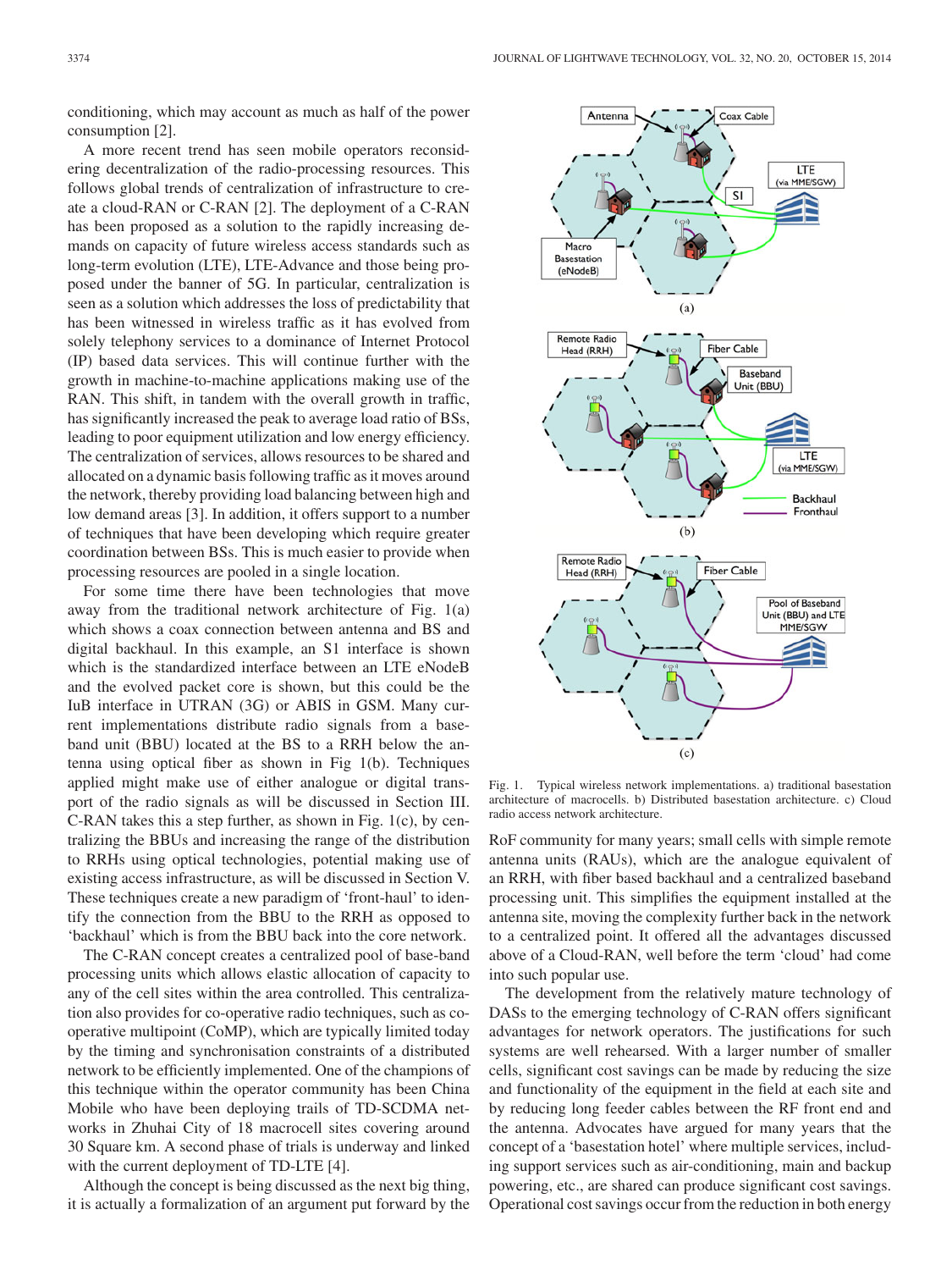and maintenance costs, while capital cost savings come from the higher utilization of equipment and the smoother deployment path. Some examples exists, but typically only in situation were the user density is so high that traditional approaches where not viable.

The pooling of BBUs provides opportunities to implement dynamic capacity reconfigurability and a reduction in operational expenditure from centralization and consolidation of equipment. It has also been argued that this type of functionality is key in supporting advanced co-processing functions such as Heterogeneous Networks [5] and CoMP [6] which are hotly tipped to be fundamental features of next generation wireless networks. These take place in what is expected to be a huge market for high density access. It is being predicted that small cells and carrier WiFi deployments will generate nearly \$350 billion of revenue from mobile data services by the end of the decade [7].

The logical conclusion of this concept is to implement a completely centralized and virtualized RAN. This type of virtualization, made popular as part of the software-defined network paradigm, makes use of the centralization that C-RAN offers to pool resources at all levels integrated with virtualization of hardware. This would allow a central controller to allocate wireless resources which may take the form of spectrum but may also be to create virtual basestation controllers (BSCs) or BBUs and/or the required network connections between them to enable cooperative working. This central location would offer, what some are terming, a multi-site/multi standard baseband unit [8]. This unit has the ability to offer processing of multiple wireless standards (potential from 2G to 4G and beyond) to geographically dispersed cell-sites. Each of which may be of a completely different configuration in terms of level of sectorization and coverage (macro, micro, pico). One example is OpenRAN [9], a proposed architecture for software defined radio access networking which could be used offer such infrastructure as a service (IaaS).

## III. TECHNOLOGIES TO SUPPORT RAN

Fig. 2 shows a number of potential implementations that use optical fiber to support the deployment of RANs. Fig. 2(a) shows a traditional cell-site, containing all the radio, baseband and higher layer processing, which is connected back into the network using a baseband digital optical link. The following three configurations remote some or all of the processing to a centralized location. Fig. 2(b) is an example of full centralization of all baseband functions to a centralized pool of BBUs by transporting a digitized version of the RF signal. In such systems the backhaul makes use of baseband digital channels, such as Ethernet, to transport the down-converted and oversampled baseband I and Q streams using one of the two main standards; Common Public Radio Interface (CPRI) [10] or Open Base Station Architecture Initiative [11]. These create a high reliability connection between the radio equipment control in the central office and the radio equipment at the BS, specifying performance parameters and electrical interfaces. As will be explored in Section IV these links require relatively high date rates due to the direct, high-quality sampling of the RF waveform. One alternate network configuration to reduce this bandwidth is keep the lower



Fig. 2. Typical implementations of a) conventional macrocells, b) Digital-RoF using the CPRI interface standard with all baseband functions are centralized, c) Digital-RoF where the higher layer functions are centralized while radio and lower layer baseband functions remain at the RRH (split eNodeB), and d) Analogue RoF. DAC = digital-to-analogue converter ADC = Analogue to digital converter.

layer baseband functions at the RRH while only centralizing the higher layer baseband functions. This is often described as split eNodeB processing as shown in Fig. 2(c). Although this reduces the requirements, the trade-off is a reduction in the flexibility and adaptability of the link. Typically this separation of processing may reduce the date rate required to serve a particular site to around a tenth [8]. Systems making use of these techniques are already commercially available, for example, Alcatel-Lucent's LightRadio [12] compact RRH and Nokia-Siemens Networks' Liquid Radio [13] which also provides beam steering capabilities.

A typical RoF implementation where the link is analogue-RoF is shown in Fig. 2(d). The waveform is transported in an analogue format over optical fiber to be processed at the central site. However, the most commonly cited concerns are the inherent linearity problems and noise tolerance of analogue transmission. However, this is a relatively mature field, with over 30 years of research work in the area, including a huge body of knowledge published in the pages of this journal. However, those often involved in the design of wireless networks are far more at home in the digital domain and hence naturally look there for solutions. Despite this it is hard to overlook the main advantage presented by analogue systems which is the true transparency they offer.

For some features, a high degree of centralization is not strictly necessary. For example, CoMP functions are typically between neighbouring cells. Having said that, more centralization (which in essence means the larger the geographic area covered by a central office) still results in fewer communications links to enable intercell communication.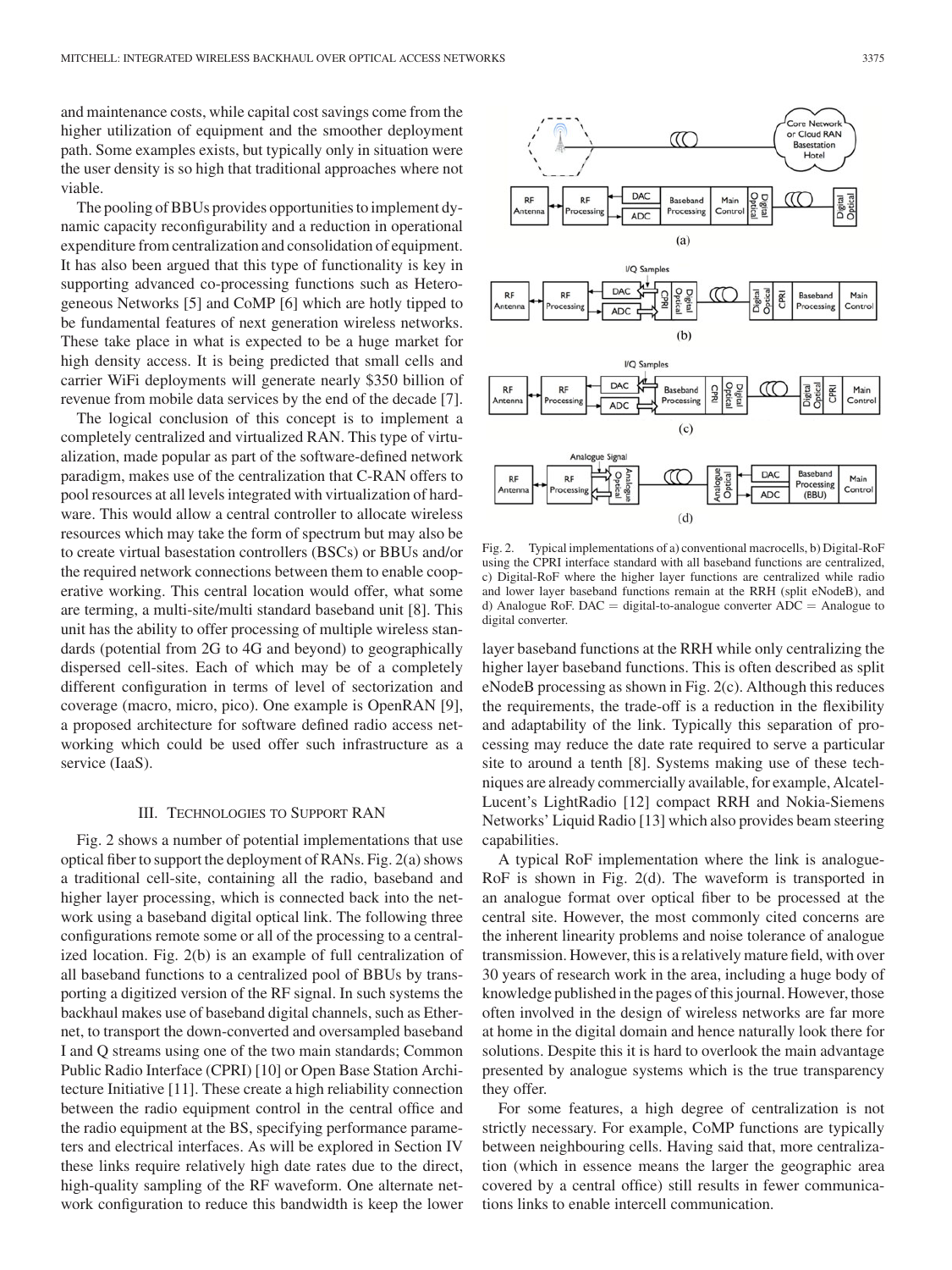One key advantage of a high degree of centralization is the possibility to make available a wide bandwidth channel that can be reconfigured from the central location. It can also change the way legacy technologies can be support. For example, a band may be dynamically partitioned across technologies in response to instantaneous traffic demands. This transparent nature offers very low latency, as virtually no additional processing enters the signal chain. All of these features are very appealing to network operators. The end result is that the total equipment inventory can be scaled to be far closer to the total sum of all capacity required across all technologies. Whereas, when equipment is developed at the cell site the total inventory is the sum of the requirement at each cell. When coupled with virtualisation, significant savings are possible.

In terms of supporting emerging network configurations, however, multiplexing of multiple antennas or MIMO systems can be more challenging than digital techniques. As these systems generate multiple signals at the same frequency either multiplexing in the wavelength domain through wavelength division multiplexing (WDM), frequency translation to provide sub-carrier multiplexing (SCM) [14] or most recently, polarisation based techniques [15] are required. In terms of cost, SCM is usually preferable. Analogue techniques also offer the simplest BS configuration, despite having limitations due to nonlinear fiber effects and difficulties in implementing remote management and control functionalities due to the transparent nature of the link. However, this problem is also shared, to some degree, with digital RoF implementations.

## IV. REQUIREMENTS OF WIRELESS FRONT/BACK-HAUL

This section will investigate some of the requirements that next generation networks will put on the supporting optical front/back-haul networks.

## *A. Capacity*

For baseband transport of processed data from a wireless BS the total capacity requirement is simply the sum of the total user data available at the cell-site once all available channels are considered and including all sectors plus the control and signaling overhead. For a UMTS NodeB this will be of the order of Mbit/s, whereas for LTE eNodeB, it may reach a few hundred Mbit/s. This has allowed both point-to-point microwave links, leased lines or fiber to be viable options. The CPRI specification requires both high-speed and low-latency backhaul links, leading many to suggest that fiber is the only viable option. In the downlink, the RRH/RAU consists of basic RF processing (amplification, filtering and gain control) followed by down-conversion, digitization and multiplexing of channels (i.e., for MIMO or sectoring). This digitized signal is then transported across the network by the CPRI interface at one of the specified line rates that are multiples (1, 2, 4, 5, 8, 10, 16) of 614.4 Mbit/s [10].

Detailed knowledge of the radio channels used is required to accurately calculate the capacity required, with 1 Gbit/s per Antenna-Carrier being quoted as a rule of thumb [5] figure for a current LTE implementation. Let's take the example of a single



Fig. 3. Required bandwidth for each cell-site in Gbit/s for CPRI backhaul interconnections with no compression. Adapted from [3].

sector, LTE FDD cell-site with two transmit and two receive antennas, 20 MHz total bandwidth, 16-bit sampling, two times oversampling and 20% overhead. The CPRI defined line bitrate required would be 4.9152 Gbit/s. Fig. 3, considers how the bandwidth requirement for a combined interface link with both LTE and WCDMA in a typical three sector cell-site changes with different capacity configurations. This demonstrates that for most implementations capacity beyond 10 Gbit/s is required on the uncompressed CPRI interface.

There are also other tolerances that add additional design constraints to the front/back-haul network. The links are required to operate with a maximum bit error rate of 10<sup>−</sup><sup>12</sup> (ideally without needing forward error correction to reduce latency), sub ms round trip delay (for GSM = 78 km or  $\sim$ 380 μs), 3G = 40 km or ~190  $\mu$ s, LTE = 20 km or ~95  $\mu$ s), delay jitter in the range of 10's of *ns* and frequency jitter of  $\leq \pm 0.002$  pm [4]. Further analysis of the capacity requirements have suggested that expansion to 100 MHz channels, which is expected in future systems, requires bit-rates in excess of 24 Gbit/s [16]. Some are even suggesting that if all the features of LTE-Advanced are enabled this may push the backhaul traffic requirement up to 100 Gbit/s per site [17].

RoF techniques on the other hand have the advantage that they do not inflate the bandwidth required by oversampling and high precision quantization. Although there are multiplexing challenges to integrate MIMO, they provide front/backhauling of considerably wider bandwidth channels using much lower optical bandwidths. There have been a number of examples of analogue transport of a wide variety of wireless standards, from early examples of W-CDMA (UMTS) [18] and WiMAX [19] to multiple wireless standards, i.e., LTE/WiMAX/UWB [20]. This work needs to continue to provide robust evidence to demonstrate that the transport of the type of multi-antenna systems being deployed is achievable.

## *B. Cooperative Multipoint*

A new requirement of future wireless access is the need for high-speed, inter-BS communications channels. These links must provide low latency channels between BSs to enable the co-processing operations that are used to increase bandwidth by mitigating inter-cell interference. One example is cooperative or coordinated multi-point (CoMP), which is a key component within LTE and LTE-Advanced networks. It uses inter-cell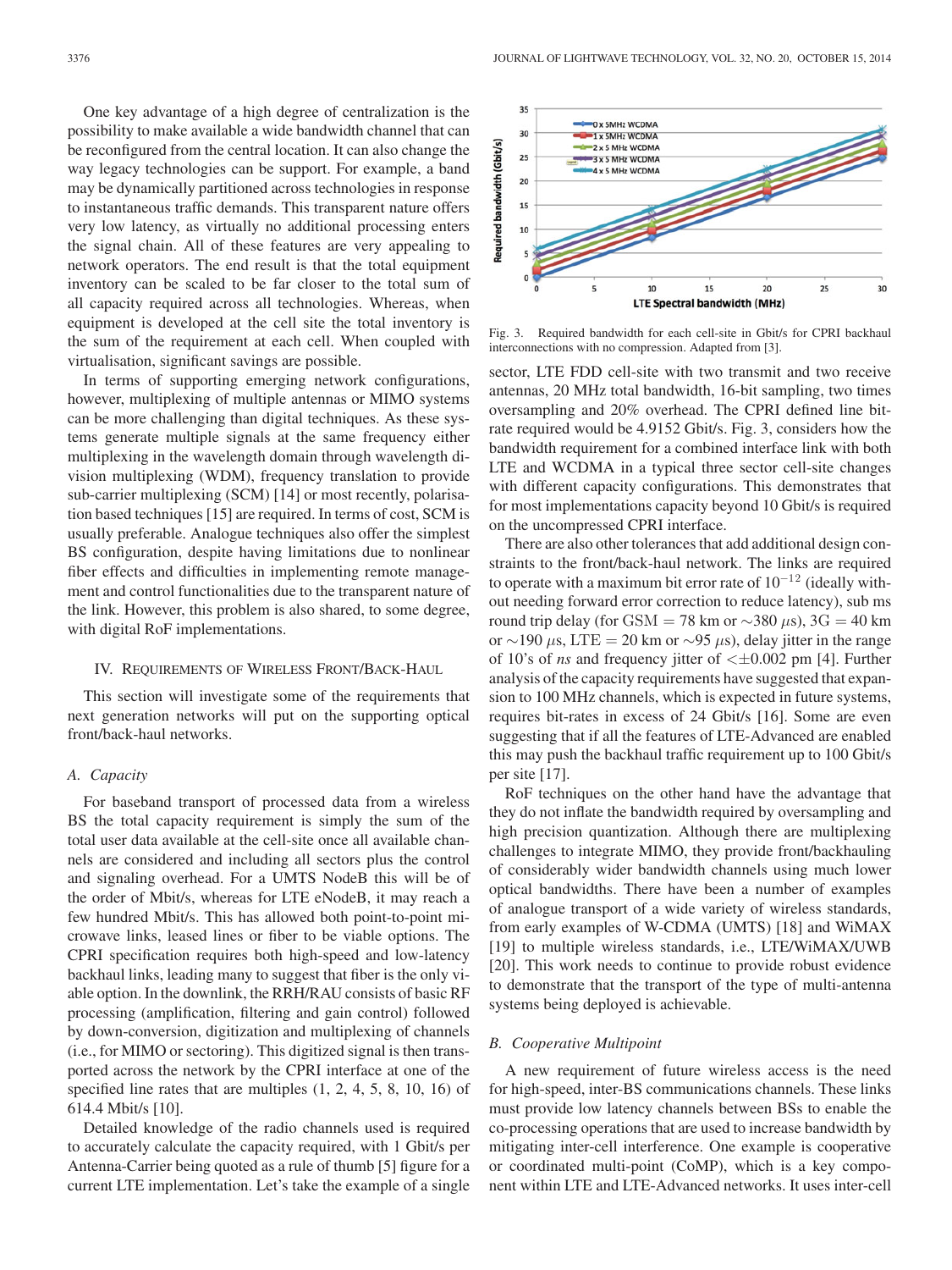interference to extend single-cell MIMO techniques, such as multi-user MIMO, to multiple cells to significantly increase spectral efficiency [21]. This is particularly true at the cell-edge. To achieve these gains, multi-cell, joint signal processing is required in both directions. In the uplink cooperative decoding is required between two cells, whereas in the downlink coordinated joint transmission is required from two BSs. The gains that can be achieved have recently been demonstrated in field trials [22] but these trials have also shown the challenges of implementing such technologies. To achieve physical layer cooperation, highspeed and delay sensitive communications channels between BSs are required.

In an LTE deployment, there are two key channels to consider. The first is the S1 interface, which connects the newly formed BBU pool serving a cluster of RRHs back into the network to the LTE signaling gateway/mobility management entity. It provides both a user and a control interface to management functions and inter-cluster handover. The second is the X2 interface, which has grown in significance with the introduction of cooperative techniques. This interface provides interconnections between eNodeBs in an LTE network, with one of its key functions being to provide a communication channel for handover. The decentralization of the network and the lack of a radio network controller as used in UMTS/3G networks also introduced the need for load balancing over the X2 interface to provide a distributed radio resource management function. This is done through the exchange of load information between eNodeBs [23].

There are a number of possible options to support such a cooperative network based on the requirement of a communication channel between the sectorized cell-sites to jointly process the communication with the mobile entity. The traditional approach would require a dedicated link to form a high bandwidth and low latency X2 interface directly connecting the two cells. Only if this link were deployed would such cooperation be possible. As identified in [17], this has significant scaling problems if one wants to deploy such a technique across a large network. If a C-RAN type architecture is implemented, then the coordination function takes place within the pool of resources with external interfaces, as necessary, at the cluster edge. This offers significant simplification of the synchronisation needed between eNodeB's and is inherent in both digital or analogue implementations, although analogue is likely to offer slightly superior latency performance. The EU project Fibre Optic Networks for Distributed, Extendible Heterogeneous Radio Architectures and Service Provisioning (FUTON) [21] has given one of the most comprehensive demonstrations of how RoF techniques could be used to support such a cooperative RAN. It has shown that joint processing from remoted RAUs carried over analogue optical fiber links are possible for typical LTE bandwidths and antenna configurations [24].

## V. INTEGRATING BACKHAUL AND OPTICAL ACCESS **NETWORKS**

A key problem for many operators is deployment of, or access to, the optical fiber infrastructure to support mobile front or back haul. Where they are able to provide the bandwidth, microwave point-to-point links are often favoured due to the lower deployment costs and fast provisioning. However, the bandwidth demands of future standards are stretching traditional microwave links and, as discussed above, are clearly not practical for fronthaul systems using CPRI. Hence, there is considerable interest in the reuse of deployed fiber networks. With the recent growth in the deployment of optical access networks, optical fiber is now no longer only found in the core, but is almost ubiquitous and found very close to customers, exactly where it is required for small-cell access networks.

Some challenges remain before typical passive optical network (PON) deployments can be used to support the RAN. A major concern is the quality of service (QoS) provision for typical broadband customers compared to that required for mobile access. In particular, the latency and reliability offered. Such requirements are not uncommon for business providers and so can be accommodated but require careful engineering which is not always present. In this section, we explore how a RAN infrastructure may be integrated with current and future optical access network standards.

## *A. Digital Baseband*

The use of PONs for mobile backhaul of baseband data from traditional BSs has been investigated [25], [26] and trialed for a number of current standards. Although the capacity requirements are well within the capabilities of PON, asymmetric delay characteristics [26] causes performance concerns which, in ethernet-PON (EPON) requires modification of the scheduler to prioritize backhaul traffic. To meet QoS demands on availability, consideration must also be given to full protection strategies which are typically not implemented in PONs [27].

Due to the data rates required for Digital-RoF, discussed in Section IV, it seems unlikely that significant integration of this technology with operational E-PON (1 Gbit/s) or G-PON (2.5 Gbit/s) networks will occur, as even a fairly small BS will quickly use up the capacity available. The development of 10 Gbit/s PON systems within the NG-PON [28] and 10 G-EPON standards [29] offer increased bandwidth better suited to supporting Digital-RoF. These new standards include the possibility of long-reach operation of up to 60 or 100 km which will result in significant timing challenges due to increased delay. It has already been shown that the reach of standard WiFi transported over fiber is limited to less than 10 km due to the inherent fiber delay [30]. Although most cellular standards are more delay tolerant than WiFi, we have also seen that the introduction of techniques such as CoMP place much stricter requirements on delay and delay jitter.

As new standards emerge that offer even greater bandwidth it is possible that the integrated transport of DRoF systems with high capacity baseband services may be possible. One technique being investigated for next generation PONs is the Orthogonal Frequency Division Multiple Access—Passive Optical Networks (OFDMA-PON), which uses OFDM as a technique to segregate high-bandwidth channels. This technique allows a number of services to be shared within a PON including, as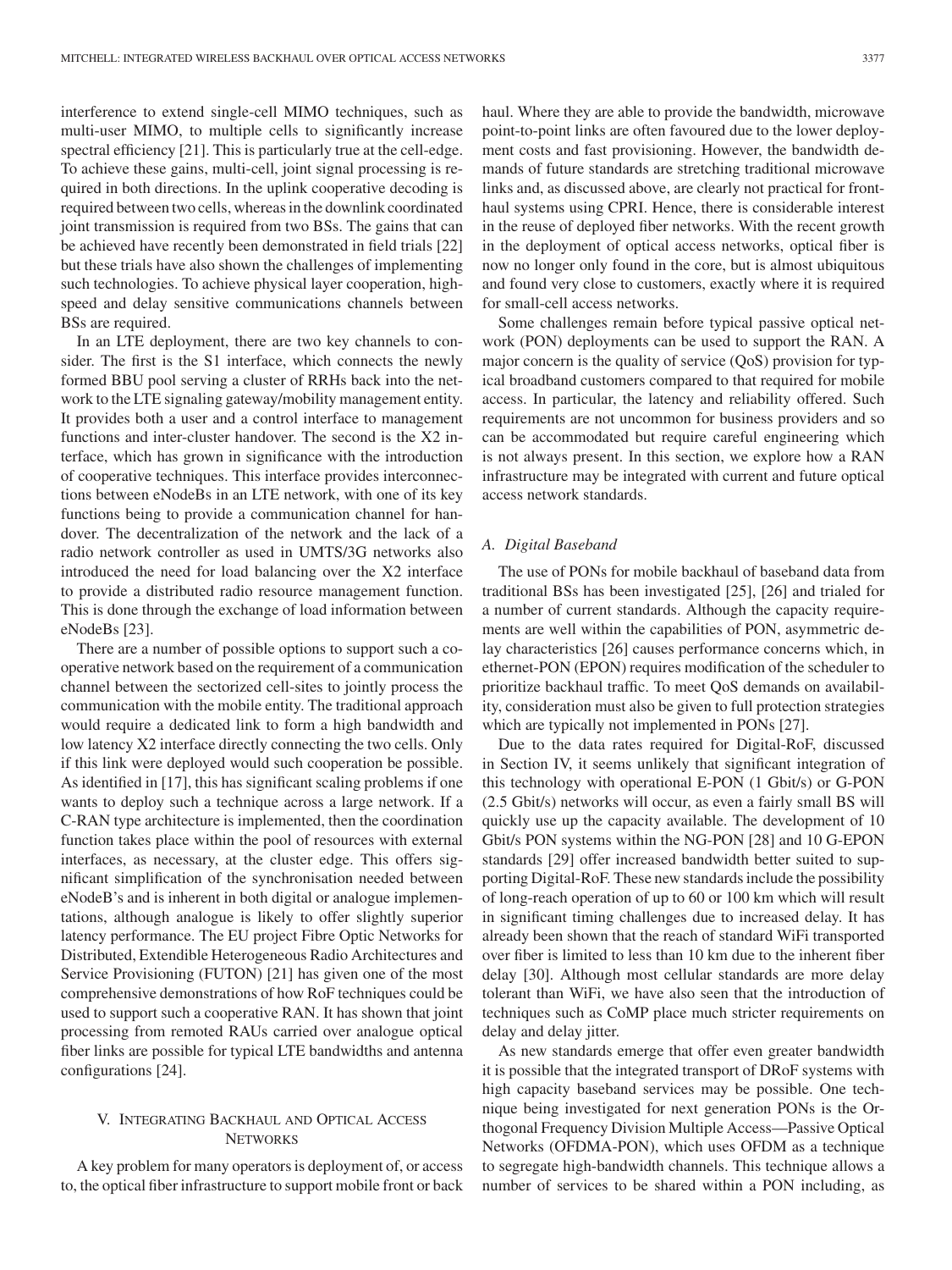demonstrated in the EU Framework 7 (FP7) project ACCOR-DANCE which showed the transport of 16 CPRI channels [31] over their PON architecture. It is always possible that direct point-to-point links could be utilized to support remote-radio heads especially as data-networking technologies such as 10 G Ethernet are now becoming commodity items. This may be an attractive option for many operators.

### *B. Wavelength Overlay in Current Standards*

Techniques to enable the integration of wireless transport into optical access networks has been considered within a number of projects such as:

- ACCORDANCE [32] where integrated wired and wireless standards are delivery over an OFDMA-PON.
- FIVER [20] which considered triple-play LTE, WiMAX, Ultra-wideband (UWB) as well as transmissions at 60 GHz.
- BONE [33] which covered a wide range of bench-top network combinations including a number of studies on the distribution of LTE and WiMAX.
- ISIS [34] a range of systems from UWB to WiMAX and 3G standards.
- FUTON [21] which demonstrated a complete network transporting LTE and enabling centralized CoMP.
- $\bullet$  e-Photon/One [25] which produced trials of UMTS (3G) transport over GPON.
- WiSePON [35] and others [36], [37].

Considering analogue transport methods, a number of challenges occur when RoF channels are overlaid on baseband PON wavelengths. The most difficult of these is how to address the individual BSs connected to the PON when the physical architecture is broadcast and select [38]. Solutions involve either wavelength or RF mapping techniques to route wireless channels to specific end points. As only broad wavelength selective elements are available in most cases this requires additional optical infrastructure in the PON which is typically not desirable.

The generic set of options for multi-wavelength networks were demonstrated in [38] where systems where categorized depending on the method and degree of wavelength selectability they afforded. The use of a sub-set of the wavelengths, provides a basic backhaul functionality, however, the availability of a full-duplex, WDM overlay, capable of delivering RoF services coupled with a centralized pool of baseband processing units provides a degree of reconfigurability not currently available. This has the potential to allow capacity to be dynamically distributed to end points depending on user activity. Although, possible in digital-RoF systems, the ease of transporting broader bandwidths in analogue-RoF provides greater flexibility and ease of reconfiguration of resource provision to enable dynamic capacity allocation.

The most recent standard for optical access was agreed at the April 2012 full service access network group meeting. It concluded that time-wavelength division multiplexing-PON (TWDM-PON) was to be the primary solution for Next Generation-PON2 (NG-PON2). This is the first PON standard to go beyond 10 Gbit/s total bandwidth and the first to use the wavelength domain for capacity increase (it is already being used for



Fig. 4. Proposed TWDM-PON wavelength bands. a) with reuse of existing  $NG = PON$  bands, b) use of the C-band if  $XG-PON$  bands used but no video overlay present, c) use of C and L bands if video overlay present but no XG-PON [39].

duplex operation in single-fiber-working systems and for overlay services such as video). The full system rate of 40 Gbit/s is created by  $4 \times 10$  Gbit/s WDM channels that can be further divided in time to each customer [39]. Originally, it was hinted that NG-PON2 might also be the first standard to move away from a completely passive and non-wavelength selective optical distribution network (ODN). However, this did not materialize. Although true wavelength division multiplexing (WDM-PON) and stacked XG-PON solutions with array-waveguide gratings in the network (AWGs) where proposed the eventual solution maintains simplicity in the network at the expense of tunable wavelength selectivity at the customer node [40].

One very important statement for the integration of wireless overlays was present in the announcement. "The agreed upon approach is a time and wavelength division multiplexed (TWDM) solution with optional wavelength division multiplexed (WDM) overlay extensions designed for the next generation PON." [40]. This provides options for the delivery of wireless front/backhaul services in an NG-PON2 network by means of wavelength extension as well as by making use of the digital baseband. To maintain backwards interoperability with existing PON standards a range of wavelength allocations are proposed depending on the legacy systems to be supported. The three main options are shown in Fig. 4.

## *C. Wavelength Overlay in Future Systems*

Most recent studies have considered integration with WDM-PON architectures, where multiple wavelengths and wavelength selectivity already exist. WDM-PON is attractive, as it provides a substantial reduction in the amount of fibers used, while providing a number of high-bit-rate channels. In addition, ultradense WDM-PON (UDWDM-PON) systems have proposed as many as 1000 wavelengths [41] with extensions now boasting channel rates of 10 Gbit/s [42]. This work was one of the first excursions into a new area of PON research, studying the use of coherent receiver technologies in PONs. Although many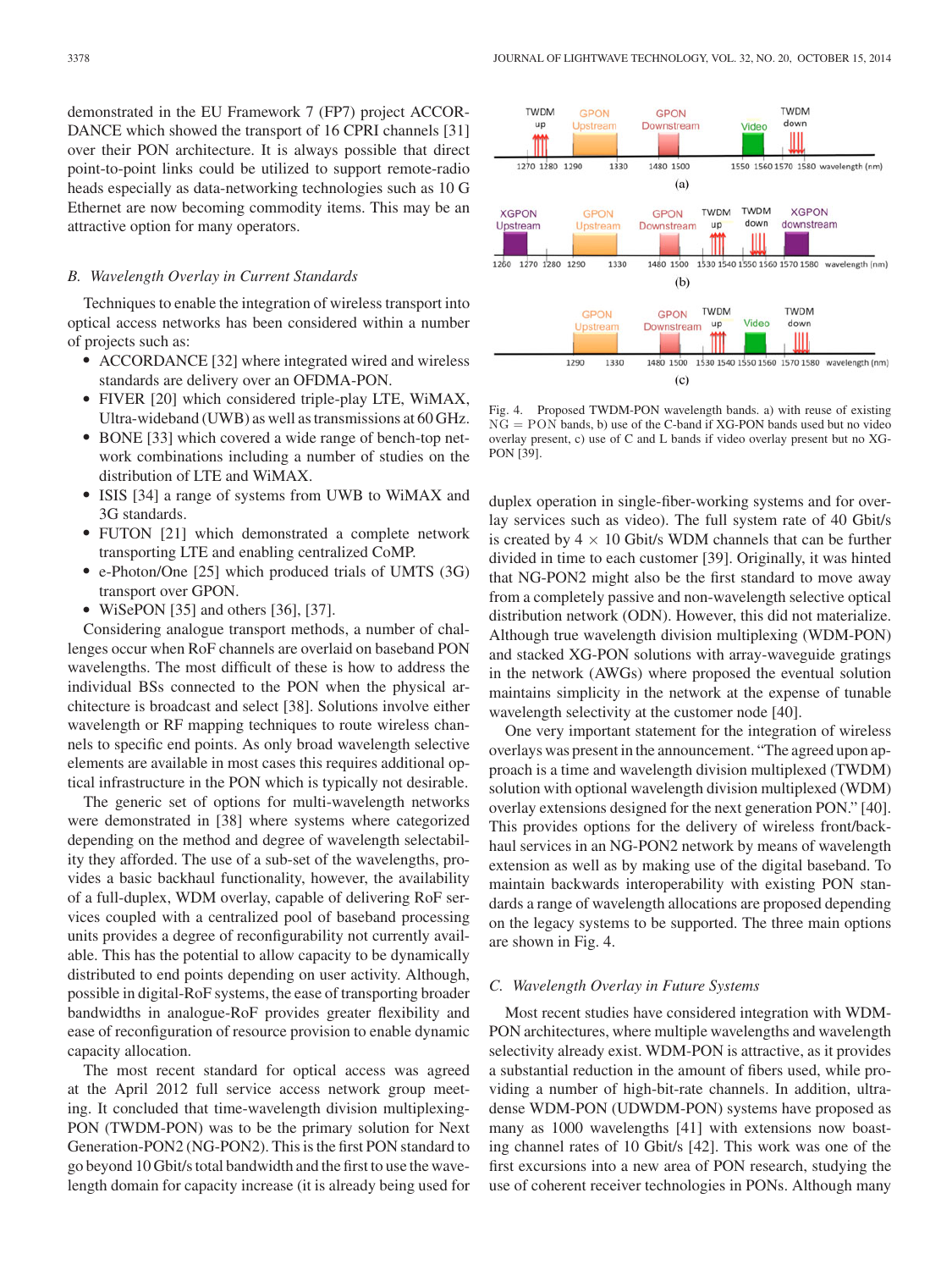originally dismissed this option on cost grounds due to the requirement for a relatively narrow linewidth tuneable laser in the customer equipment, it is gaining momentum. Originally championed by NSN [41], projects such as CRITICAL [42], [43] and more recently COCONUT [44] are demonstrating impressive results.

The main interest for the RAN comes from the very high number of assignable wavelengths available. This allows broad addressing of a number of RAUs or RRHs from the optical access network. A key advantage of coherent techniques comes from the power budget gains provided by the use of coherent reception. In a PON, one of the main limitations comes from the power splitting that forms the core of the ODN architecture. In all short reach deployments this limits performance, while in most long reach systems, amplifiers are necessary to overcome the increased distance [45]. The additional gain provided by coherent reception means that systems with link budgets beyond 40 dB are possible. A second key advantage is that the process of coherent reception inherently provides wavelength selectivity at the receiver without the need for tuneable filters at the receiver or AWGs in the network, which are necessary in most WDM-PON implementations. This is of huge significance and provides those considering optical distribution of radio signals a number of opportunities due to the flexibility in addressing and bandwidth allocation. For digital transport, the techniques required are fairly clear. For analogue transport, it is less obvious. The digital signal processing that enabled coherent systems to be implemented without locked, optical frequency sources mean that the analogue transport of microwave wireless signals (for example, 800 MHz to 3 GHz) is difficult. However, development of low-cost tuneable laser technology for coherent access provides an opportunity for RoF techniques. It is possible to use this technology in heterodyning techniques which are capable of generating RF carriers at any desired frequency although, typically this would be used in the 60 GHz and E-band regions (70, 80, 90 GHz commonly). Here there are wide-bandwidth channels, with the optical techniques enabling frequency translate from IF or bandband to millimeter wave bands. This is the focus on a new EU FP7 project IPHOBAC-NG [46].

## VI. POTENTIAL SOLUTIONS

This paper has aimed to identify a number of different techniques whereby integration of optical transport into the RAN provides additional functionality. In this section, aim to draw this together and present my personal view of what a network that leverages these techniques and technologies might look like. Fig. 5 shows how a number of different PON architectures could be used to deliver wireless channels over both standard and WDM-PON architectures.

In the short term, and in particular to support smaller cells, deployed GPON (less so EPON networks due to timing and QoS constraints) may be used to provide front-haul services using Digital Radio Over Fiber over the CPRI interface as well as analogue transport from RAUs. This will continue the trends of DASs which are currently being deployed, predominantly in high coverage density areas. In addition, deployed PONs will

be used to provide baseband transport for traditional BSs. This will be far more prevalent for smaller cells than for larger BSs where backhaul will be through dedicated optical links (or will continue to be microwave) due to the operation and maintenance functions required.

The most radical changes will start to appear as future releases of LTE begin to be deployed. The wide variability of load between cells will require operators to consider centralized network functions to make cost effective use of baseband resources. This will be spurred on by the further difficulties inherent in the distribution of coordinated functionality across a network, which will be necessary to provide increases in capacity. Deployments are likely to be on the basis of clusters of high capacity / high density areas where the pressures, as well as the opportunities, for centralization and virtualisation of services are greatest. These would typically service areas of up to 5–10 km.

The million dollar question is "What technology will be used to support C-RAN?". Three key options were outlined in Fig. 2. Early deployments may well choose the partially centralized approach, although it is likely that this will not be satisfactory longer term due to the restrictions it places on how adaptable the network can be. Full centralization is likely to win out with some opting to move straight to this technology. Whether the links are digital or analogue RoF will depend heavily on the progress in the next few years of each technology. Digital has the advantage of already being well understood by the mobile network operators, forming the core of their backhaul networks. There is still work to be done on developing suitable compression algorithms to reduce the bandwidth from the excessive, uncompressed levels seen in some early examples, but work in this area is already underway [47]. In addition, with the cost of digital transceivers of the required bit rate likely to reach commodity levels in the next few years, many will be drawn to this solution.

Analogue transmission has always had its sceptics, but in this situation the ultimate flexibility it provides may prove to be compelling. To gain the support of the mobile access community, clear demonstrations of the performance over broad bandwidths and a range of standards are necessary. There are many examples of such work available already, but the variation in their experimental construction and typical concentration at the physical layer, mean that cross comparison between demonstrations is difficult. However, such demonstrations are necessary to enable operators to gain a complete picture of the overall performance. This is needed to dispel concerns over noise and linearity, with a good example of this type of work being [48].

There is also a need for a conclusive demonstration of how multiplexing in large antenna count cells will occur. In a three sector cell with  $4 \times 4$  MIMO, there will be 12 carriers all of the same frequency and of 10 or 20 MHz bandwidth in the current state-of-the-art, and perhaps up to 100 MHz in the near future. How will RoF systems multiplex these? Certainly sub-carrier multiplexing schemes look favourable, and have already been demonstrated [14], [50], but again, some still need convincing that the integration of these techniques does not raise cost and linearity concerns.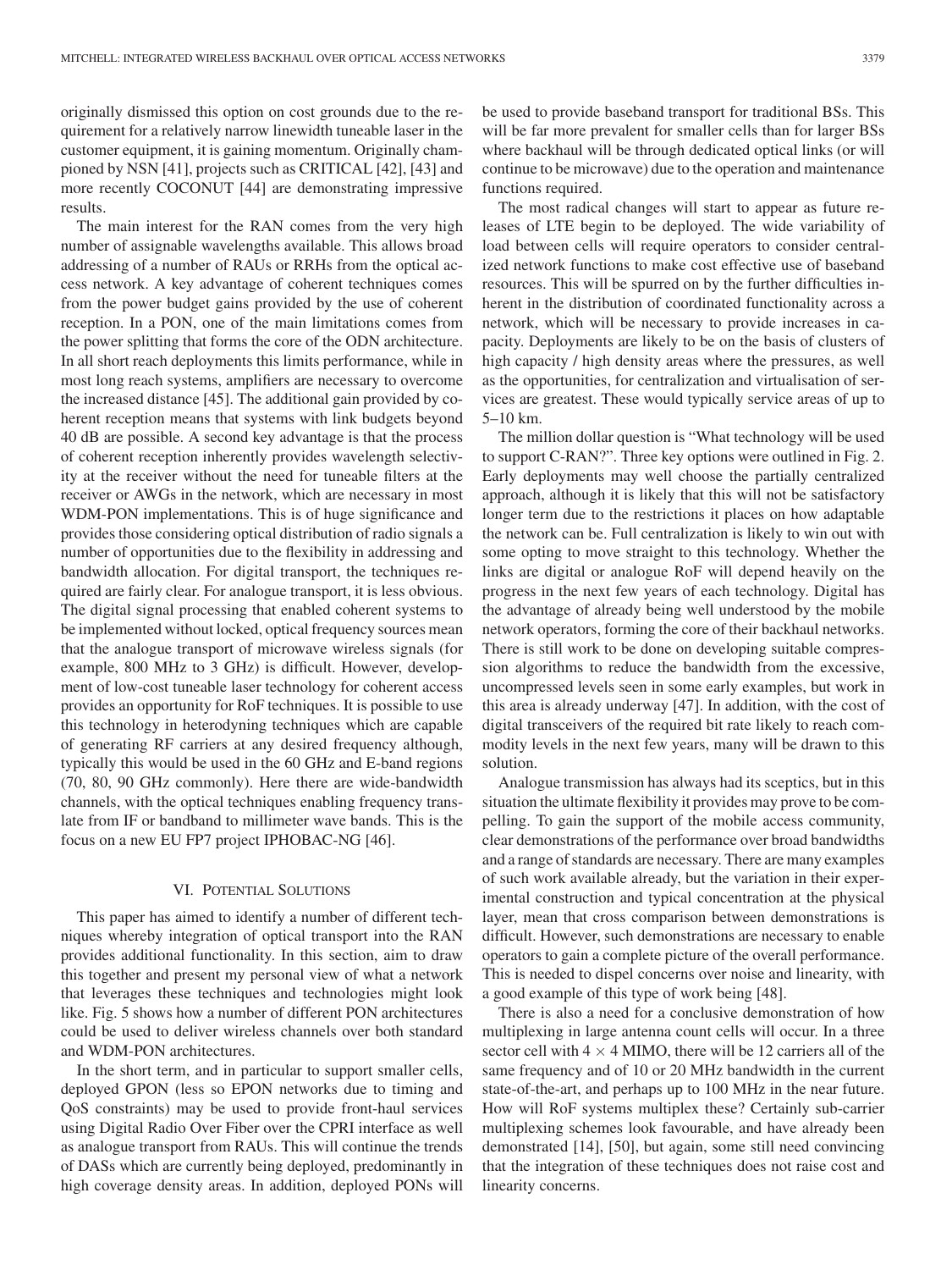

Fig. 5. Possible implementation of radio-over-PON, including WDM-PON with wavelengths dedicated to basestations, CPRI over NG-PON or baseband data over PON to UMTS eNodeBs (eNB). It also shows how inter cell CoMP operates between two connected cells. AWG = Arrayed Waveguide Grating.

A final area where there maybe significant development is in the final few 10 or 100 s of meters used to deliver radio signals to the RRH or RAU in a small cell environment. This is shown in the right most cell in Fig. 5. The last drop, to a customer or to a cell, is always of critical cost concern and one where fiber deployment can be costly or difficult. One option is to use high-bandwidth wireless techniques, which to be highly cost effective should be integrated with the optical access network. A large amount of current academic research is investigating the integration of current and emerging PON standards with millimeter-wave techniques. These are typically in either the 60 GHz un-licensed bands where around 7 GHz of bandwidth is available or the bands at 70, 80 or 90 GHz, often termed the E-band, where 4.75 or 5 GHz of bandwidth is available. Although these could also be used for the wireless channel to the user, they will, more likely, be used as high-bandwidth, shortreach backhaul from pico/micro-cell sites to aggregation points where fiber drops are not cost effective or to speed deployment as capacity grows. Additionally, there is also interest in the 40 GHz bands, such as the MIWEBA project [49], [50] which is considering the use of this band to provide an overlay of mm-wave cells on top of the current cellular network.

Data rates of 12.5 Gbit/s were achieved within the European IPHOBAC project with wireless transmission over 50 m using a photonic wireless system operating in the 60 GHz band in 2008 [51]. This was followed in 2009 by a world record 27 Gbit/s wireless transmission within in the 60 GHz band using a photonic wireless system and a 16-QAM OFDM modulation format with a spectral efficiency close to 4 bit/s/Hz [52]. A new extension of this project IPHOBAC-NG [46] aims integrate these high-bandwidth solutions into coherent UDWDM-PONs

to provide a flexible and efficient option for mobile back/fronthaul. This will allow fast and efficient deployment of the RAN in virtually all network scenarios.

## VII. CONCLUSION

The concept of simple, RAUs, which has been championed by the RoF community for many years, is now becoming a reality and a key component of the next generation of wireless networks. However, transport of digitized RF pervades over analogue techniques typically favored by proponents of RoF. Although digital transmission removes linearity concerns in the optical devices and simplifies some control and management functions, the data-rates required quickly become excessive. In addition, they do not enable the full flexibility and dynamic capacity allocation potential of analogue techniques. With the development of WDM-PON technologies the ability to overlay multiple channels, mixing baseband and RF transmission becomes possible without upgrades to the optical infrastructure. This provides great opportunity for RoF techniques to see widespread deployment beyond the niche applications in which they are more typically found, if a compelling and well evidenced case for their additional benefits can be made.

## ACKNOWLEDGMENT

This paper is based on an invited presentation given at the International Topical Meeting on Microwave Photonics (MWP 2013) on the 31st October 2013.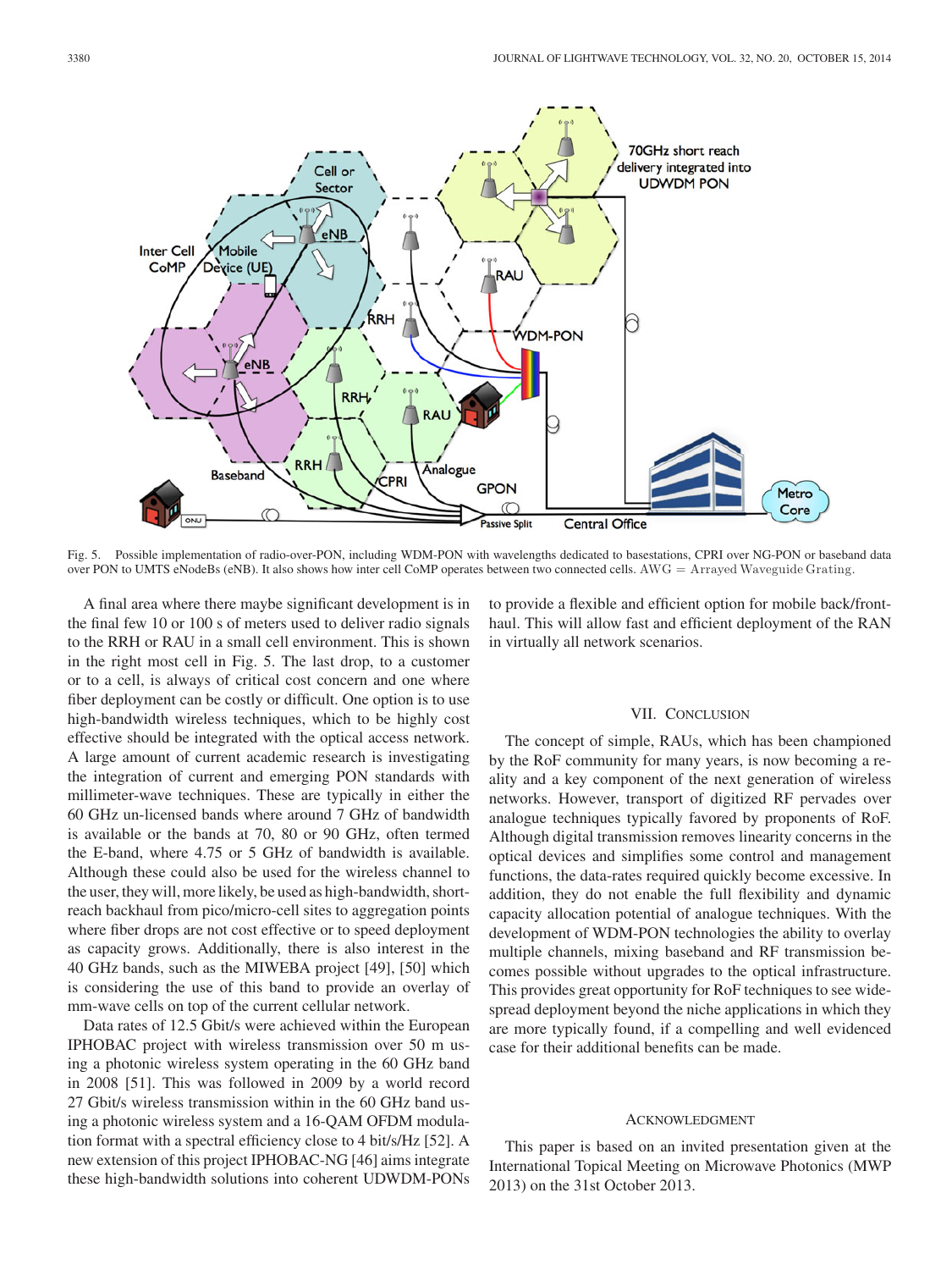#### **REFERENCES**

- [1] CISCO VNI, Global Mobile Data Traffic Forecast. (2013, Feb.) [Online]. Available: www.cisco.com
- [2] China Mobile Research Insititute, C-RAN: The road towards green ran. (2011, Oct.), [Online] Available: http://labs.chinamobile.com/cran/wpcontent/uploads/CRAN\_white\_paper\_v2\_5\_EN.pdf
- [3] D. Bojic, E. Sasaki, N. Cvijetic, W. Ting, J. Kuno, J. Lessmann, S. Schmid, H. Ishii, and S. Nakamura, "Advanced wireless and optical technologies for small-cell mobile backhaul with dynamic software-defined management," *IEEE Commun. Mag.*, vol. 51, no. 9, pp. 86–93, Sep. 2013.
- [4] C. L. I, "Optical networks enabled C-RAN Fronthaul," presented at the IEEE ICC Workshop Optical-Wireless Integrated Technologies for Systems and Networks, Budapest, Hungary, Jun. 2013.
- [5] S. Dahlfort and K. Laraqui, "Exploring the antenna lambda connection," presented at the Optical Fiber Communication Conf. Exposition, Los Angeles, CA, USA, 2012, paper NTh4E.5.
- [6] R. Irmer, H. Droste, P. Marsch, S. Brueck, H. –P. Mayer, L. Thiele, and V. Jungnickel, "Coordinated multipoint: Concepts, performance, and field trial results," *IEEE Commun. Mag.*, vol. 49, no. 2, pp. 102–111, Feb. 2011.
- [7] The HetNet Bible (Small Cells and Carrier WiFi) Opportunities, Challenges, Strategies and Forecasts: 2013–2020 – With an Evaluation of DAS & Cloud RAN. SNS Research, Dubai, UAE.
- [8] B. Haberland, F. Derakhshan, H. Grob-Lipski, R. Klostsche, W. Rhem, P. Schefczik, and M. Soeliner, "Radio base station in the cloud," *Bell Labs Techn. J.*, vol. 18, no. 1, pp. 129–152, 2013.
- [9] M. Yang, Y. Li, D. Jin, L. Su, S. Ma, and L. Zeng, "OpenRAN: A softwaredefined ran architecture via virtualization," in *Proc. ACM SIGCOMM Conf.*, 2013, pp. 549–550.
- [10] CPRI Specification V4.2. (2010). [Online]. Available: http://www.cpri. info/spec.html
- [11] OBSAI Specification V4.2. (2010). [Online]. Available: http://www.obsai. com
- [12] Alcatel-Lucent Techzine, lightRadio Network: A New Wireless Experience, (2012, Feb.) [Online]. Available: http://www2.alcatel-lucent.com/ techzine/lightradio-network-a-new-wireless-experience/
- [13] Nokia-Siemens Networks, Liquid Radio, White Paper. (2013). [Online]. Available: nsn.com/system/files/document/liquid\_radio\_white\_paper\_ 280611.pdf
- [14] C. P. Liu and A. J. Seeds, "Transmission of wireless MIMO-type signals over a single optical fiber without WDM," *IEEE Trans. Microw. Theory Techn.*, vol. 58, no. 11, pp. 3094–3102, Nov. 2010.
- [15] M. Morant, R. Llorente, and J. Prat, "LTE advanced carrier aggregation supporting fully standard 3GPP MIMO by optical polarization multiplexing," presented at the *Optical Fiber Communication Conf.*, San Francisco, CA, USA, 2014, paper M3D.2.
- [16] D. Wake, S. Pato, J. Pedro, E. Lopez, N. Gomes, and P. Monteiro, "A comparison of remote radio head optical transmission technologies for next generation wireless systems," in *Proc. IEEE Photon. Soc. Annu. Meeting*, Oct. 2009, pp. 442–443.
- [17] V. Jungnickel, K. Manolakis, S. Jaeckel, M. Lossow, P. Farkas, M. Schlosser, and V. Braun, "Backhaul requirements for inter-site cooperation in heterogeneous LTE-advanced networks," in *Proc. IEEE Int. Workshop Opt.-Wireless Integr. Technol. Syst. Netw.*, Jun. 2013, pp. 905– 910.
- [18] D. Wake and R. E. Schuh, "Measurement and simulation of W-CDMA signal transmission over optical fibre," *IEE Electron. Letts.*, vol. 36, no. 10, pp. 901–902, May 2000.
- [19] J. E. Mitchell, "Performance of OFDM at 5.8 GHz using radio over fibre link," *IEE Electron. Letts.*, vol. 40, no. 21, pp. 1353–1354, Oct. 2004.
- [20] R. Llorente, M. Morant, T. Quinlan, M. Medina, and S. Walker, "Optical architectures evaluation for triple-play distribution in FIVER project," in *Proc. Future Netw. Summit*, 2011, pp. 1–8.
- [21] F. Diehm, J. Holfeld, G. Fettweis, N. J. Gomes, D. Wake, A. Nkansah, and E. L. Casariego, "The FUTON prototype: Broadband communication through coordinated multi-point using a novel integrated optical/wireless architecture," in *Proc. IEEE GLOBECOM Workshops*, 2010, pp. 757– 762.
- [22] P. Marsch and G. Fettweis, "Static clustering for cooperative multi-point (CoMP) in mobile communications," presented at the IEEE ICC Workshop Optical-Wireless Integrated Technologies for Systems and Networks, Budapest, Hungary, Jun. 2013.
- [23] S. Sesia, I. Toufik, and M. Baker, *LTE The UMTS Long Term Evolution: From Theory to Practice*. New York, NY, USA: Wiley, 2009.
- [24] F. Diehm, P. Marsch, and G. Fettweis, "The FUTON prototype: Proof of concept for coordinated multi-point in conjunction with a novel integrated wireless/optical architecture," in *Proc. IEEE Wireless Commun. Netw. Conf. Workshops*, 2010, pp. 1–4.
- [25] H. Le Bras and M. Moignard, "Distribution of 3G base stations on passive optical network architecture," in *Proc. Int. Topical Meeting Microw. Photon.*, 2006, pp. 1–4.
- [26] E. Mallette, "Mobile Backhaul for PON: A case study," presented at the Nat. Opt. Fiber Eng. Conf., Los Angeles, CA, USA, 2012, paper NTh4E.4.
- [27] K. M. Maamoun and H. T. Mouftah, "Survivability models for radio-overfiber passive optical networks (RoF-PON)/PON," in *Proc. 7th Int. Comput. Eng. Conf.*, 2011, pp. 13–18.
- [28] J. I. Kani, F. Bourgart, A. Cui, A. Rafel, M. Campbell, R. Davey, and S. Rodrigues, "Next-generation PON—Part I: Technology roadmap and general requirements," *IEEE Commun. Mag.*, vol. 47, no. 11, pp. 43–49, Nov. 2009.
- [29] *IEEE Standard for Ethernet Amendment 1: Physical Layer Specifications and Management Parameters for 10Gb* /*s Passive Optical Networks,* IEEE Std 802.3av-2009, 2009.
- [30] B. Kalantari-Sabet, M. Mjeku, N. J. Gomes, and J. E. Mitchell, "Performance impairments in single-mode radio-over-fiber systems due to MAC constraints," *J. Lightw. Technol.*, vol. 26, no. 15, pp. 2540–2548, Aug. 2008.
- [31] M. Milosavljevic, P. Kourtessis, and J. Senior, "Wireless convergence over next generation OFDMA-PONs," presented at the OSA Advanced Photonics, Toronto, ON, Canada, 2011, paper ATuB3.
- [32] K. Kanonakis, I. Tomkos, T. Pfeiffer, J. Prat, and P. Kourtessis, "ACCOR-DANCE: A novel OFDMA-PON paradigm for ultra-high capacity converged wireline-wireless access networks," presented at the 12th Int. Conf. Transparent Optical Networks, Munich, Germany, 2010, paper Tu.A1.2.
- [33] M. Milosavljevic, M. P. Thakur, P. Kourtessis, J. E. Mitchell, and J. M. Senior, "Demonstration of wireless backhauling over long-reach PONs," *J. Lightw. Technol.*, vol. 30, no. 5, pp. 811–817, Mar. 2012.
- [34] N. J. Gomes, M. Morant, A. Alphones, B. Cabon, J. E. Mitchell, C. Lethien, M. Csornyei, A. Stohr, and S. Iezekiel, "Radio-over-fiber transport for the support of wireless broadband services [Invited]," *IEEE/OSA J. Opt. Commun. Netw.*, vol. 8, no. 2, pp. 156–178, Feb. 2009.
- [35] G. Kalfas, S. Markou, D. Tsiokos, C. Verikoukis, and N. Pleros, "Very high throughput 60 GHz wireless enterprise networks over GPON infrastructure," presented at the IEEE ICC Workshop Optical-Wireless Integrated Technologies for Systems and Networks, Budapest, Hungary, Jun. 2013.
- [36] N. Cvijetic, A. Tanaka, M. Cvijetic, Y. K Huang, E. Ip, Y. Shao, and T. Wang, "Novel optical access and digital processing architectures for future mobile backhaul," *J. Lightw. Technol.*, vol. 31, no. 4, pp. 621–627, Feb. 2013.
- [37] G. K. Chang, A. Chowdhury, Z. Jia, H. C. Chien, M. F Huang, J. Yu, and G. Ellinas, "Key technologies of WDM-PON for future converged optical broadband access networks," *IEEE/OSA J. Opt. Commun. Netw.*, vol. 1, no. 4, pp. C35–C50, Sep. 2009.
- [38] J. C. Attard and J. E. Mitchell, "Optical network architectures for dynamic reconfiguration of full duplex, multiwavelength, radio over fiber," *OSA J. Opt. Netw.*, vol. 5, pp. 435–444, Jun. 2006.
- [39] Y. Luo, X. Zhou, F. Effenberger, X. Yan, G. Peng, Y. Qian, and Y. Ma, "Time- and wavelength-division multiplexed passive optical network (TWDM-PON) for next-generation PON Stage 2 (NG-PON2)," *J. Lightw. Technol.*, vol. 31, no. 4, pp. 587–593, Feb. 2013.
- [40] FSAN News, (2012, Jul. 16). [Online] Available: http://www.fsan.org/ news/.
- [41] H. Rohde, S. Smolorz, E. Gottwald, and K. Kloppe, "Next generation optical access: 1 Gbit/s for everyone," presented at the 35th European Conf. Optical Communication, Vienna, Austria, 2009, paper 10.5.5.
- [42] D. Lavery, M. Ionescu, S. Makovejs, E. Torrengo, and S. J. Savory, "A long-reach ultra-dense 10 Gbit/s WDM-PON using a digital coherent receiver," *Opt. Exp.*, vol. 18, no. 25, pp. 25855–25860, Dec. 2010.
- [43] D. Lavery, R. Maher, D. S. Millar, B. C. Thomsen, P. Bayvel, and S. J. Savory, "Digital Coherent Receivers for Long-Reach Optical Access Networks," *J. Lightw. Technol.*, vol. 31, no. 4, pp. 609–620, Feb. 15, 2013.
- [44] J. Prat, M. Angelou, C. Kazmierski, R. Pous, M. Presi, A. Rafel, G. Vallllosera, I. Tomkos, and E. Ciaramella, "Towards ultra-dense wavelengthto-the-user: The approach of the COCONUT project," presented at the 15th Int. Conf. Transparent Optical Networks, Cartagena, Colombia, 2013.